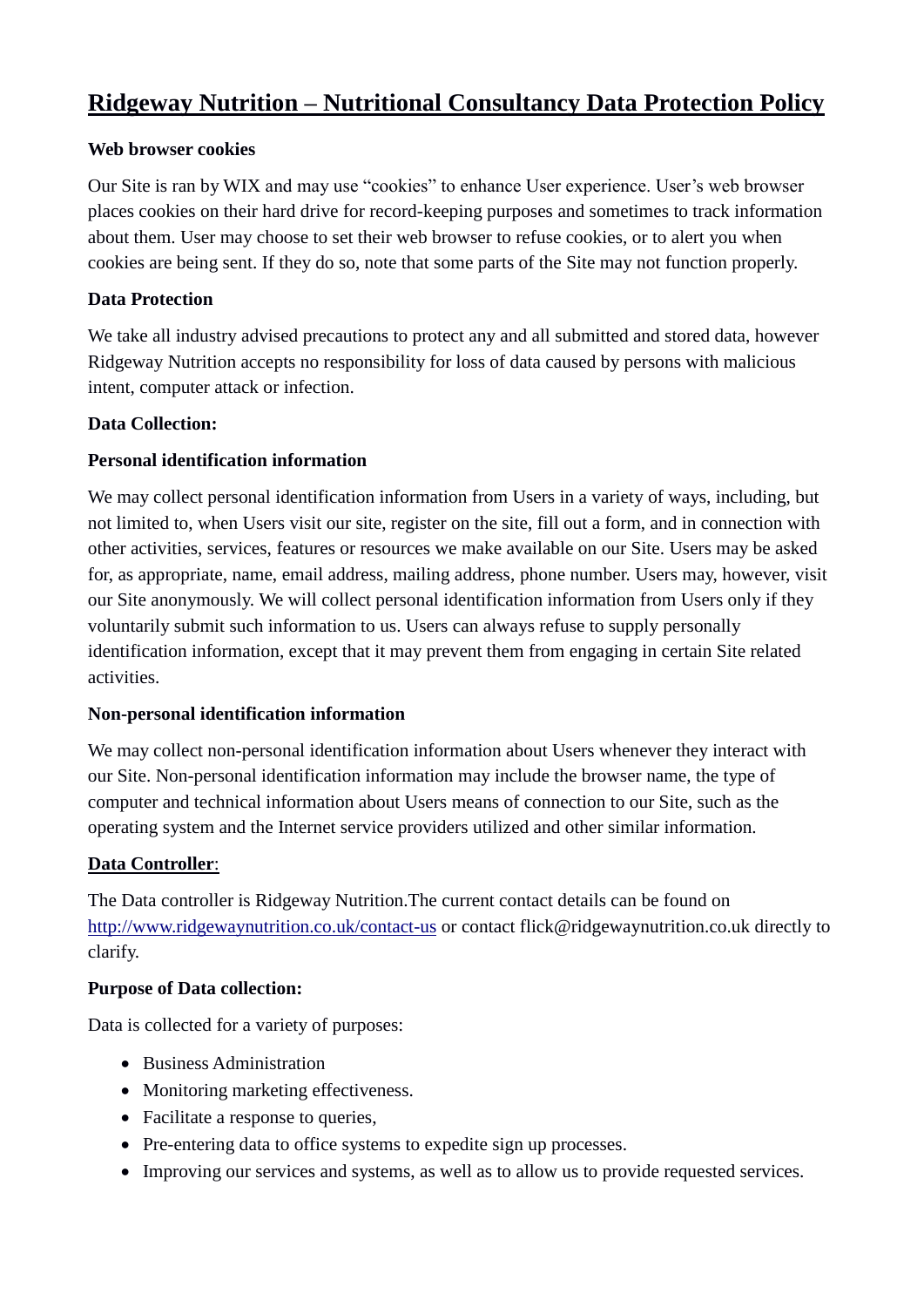- To improve customer service Information you provide helps us respond to your customer service requests and support needs more efficiently.
- To process payments

We may use the information Users provide about themselves when placing an order only to provide service to that order. We do not share this information with outside parties except to the extent necessary to provide the service.

- Marketing: Use of images collected by Ridgeway Nutrition with express consent.
- To run a promotion, contest, survey or other Site feature To send Users information they agreed to receive about topics we think will be of interest to them.
- To send periodic emails

We may use the email address to send User information and updates pertaining to their order. It may also be used to respond to their inquiries, questions, and/or other requests. If User decides to opt-in to our mailing list, they will receive emails that may include company news, updates, related product or service information, etc. If at any time the User would like to unsubscribe from receiving future emails, we include detailed unsubscribe instructions at the bottom of each email or User may contact us via our Site.

#### **Data Categorisation**:

Personal – any data which could be used to personally identify an individual. Including names, postal address, telephone/email, IP Address.

Personal & Sensitive – Personal information which includes DOB, Medical information

Non-personal – Browser name, the type of computer and technical information about Users means of connection to our Site as well as data which has been anonymised.

#### **Sharing your personal information**

We do not sell, trade, or rent Users personal identification information to others. We may share generic aggregated demographic information not linked to any personal identification information regarding visitors and users with our business partners, trusted affiliates and advertisers for the purposes outlined above. Information may be handled by  $3<sup>rd</sup>$  party Data Processors (Business Partners) on our behalf.

Business Partners must attest that they also comply with all current legislation and GDPR.

#### **How we protect your information – Data Retention & Security**

We adopt appropriate data collection, storage and processing practices and security measures to protect against unauthorized access, alteration, disclosure or destruction of your personal information, username, password, transaction information and data stored on our Site.

Sensitive and private data exchange between the Site and its Users happens over a SSL secured communication channel and is encrypted and protected with digital signatures.

Additionally: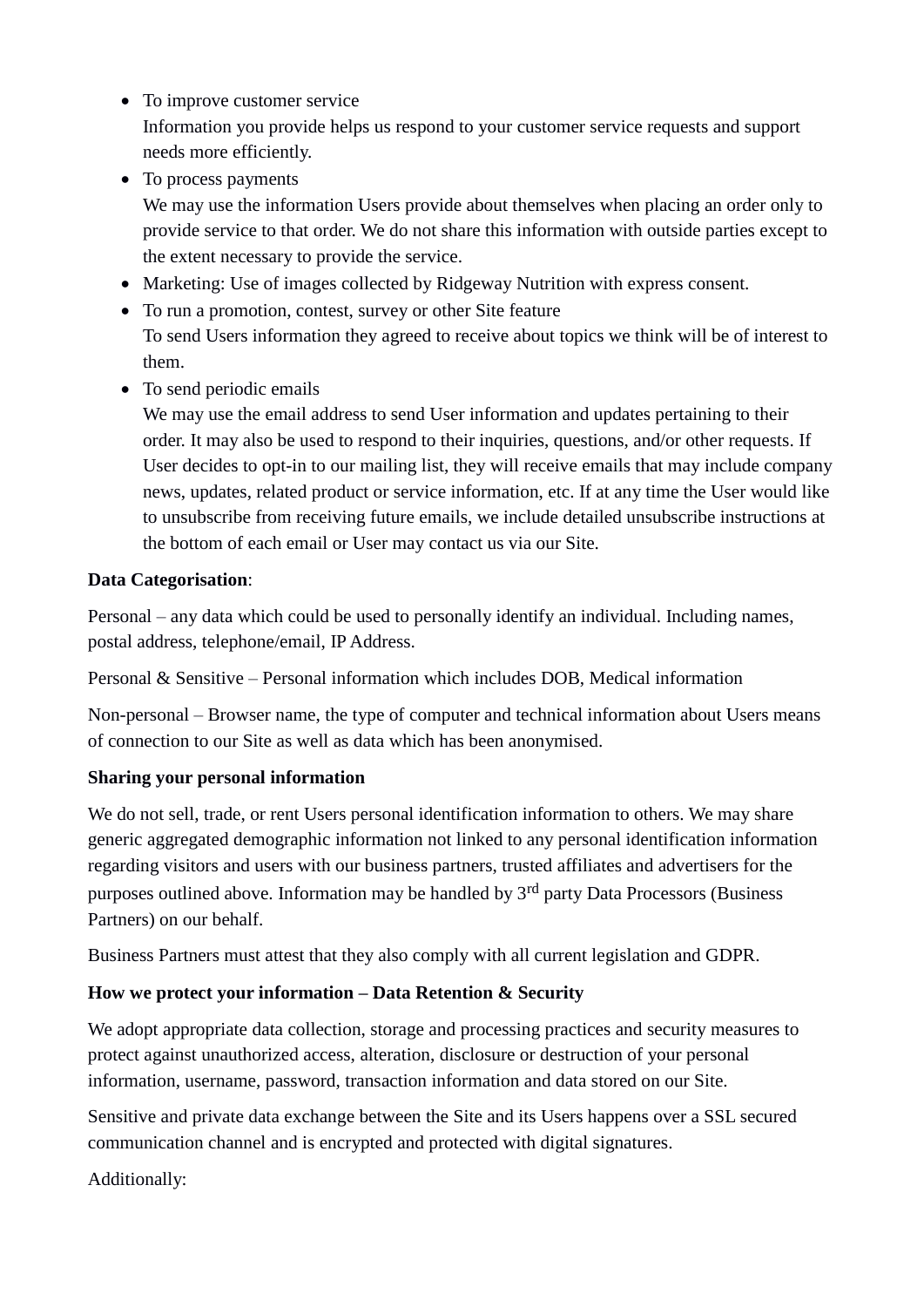- Personal Data is only stored for a period of 30 Days past current use. Data may be anonymised and stored for longer periods to facilitate business review and development.
- Personal Data stored online or offline is protected by password and encrypted.
- Data Transmission occurs only when necessary, only data required for the task is used, and transmission is conducted through SSL.

## **Third party websites**

Users may find advertising or other content on our Site that link to the sites and services of our partners, suppliers, advertisers, sponsors, licensors and other third parties. We do not control the content or links that appear on these sites and are not responsible for the practices employed by websites linked to or from our Site. In addition, these sites or services, including their content and links, may be constantly changing. These sites and services may have their own privacy policies and customer service policies. Browsing and interaction on any other website, including websites which have a link to our Site, is subject to that website's own terms and policies.

### **Right to withdraw Consent:**

The User has the right to withdraw consent at any time. This request should be submitted electronically to bakingaround@hiddenengine.co,uk, should you wish to contact. The request will be also past by Ridgeway Nutrition to any 3<sup>rd</sup> party data controllers. Ridgeway Nutrition will remove or anonymise all stored data from all systems within 7 working days. Should the right to withdraw consent relate to use of images please include as much information & URL Links as possible in order to help with the request.

#### **Right to complaint:**

Should you believe Ridgeway Nutrition to have not acted in a fair, proper and safe manner regarding personal data you may submit a complaint the supervisory authority

## **The Information Commissioner's Office**

Water Lane, Wycliffe House Wilmslow – Cheshire SK9 5AF Tel. +44 1625 545 745 e-mail: [international.team@ico.org.uk](mailto:international.team@ico.org.uk) Website: [https://ico.org.uk](https://ico.org.uk/)

## **Changes to this privacy policy**

Ridgeway Nutrition has the discretion to update this privacy policy at any time. When we do, we will post a notification on the main page of our Site, revise the updated date at the bottom of this page. We encourage Users to frequently check this page for any changes to stay informed about how we are helping to protect the personal information we collect. You acknowledge and agree that it is your responsibility to review this privacy policy periodically and become aware of modifications.

#### **Your acceptance of these terms**

By using this Site, you signify your acceptance of this policy. If you do not agree to this policy, please do not use our Site. Your continued use of the Site following the posting of changes to this